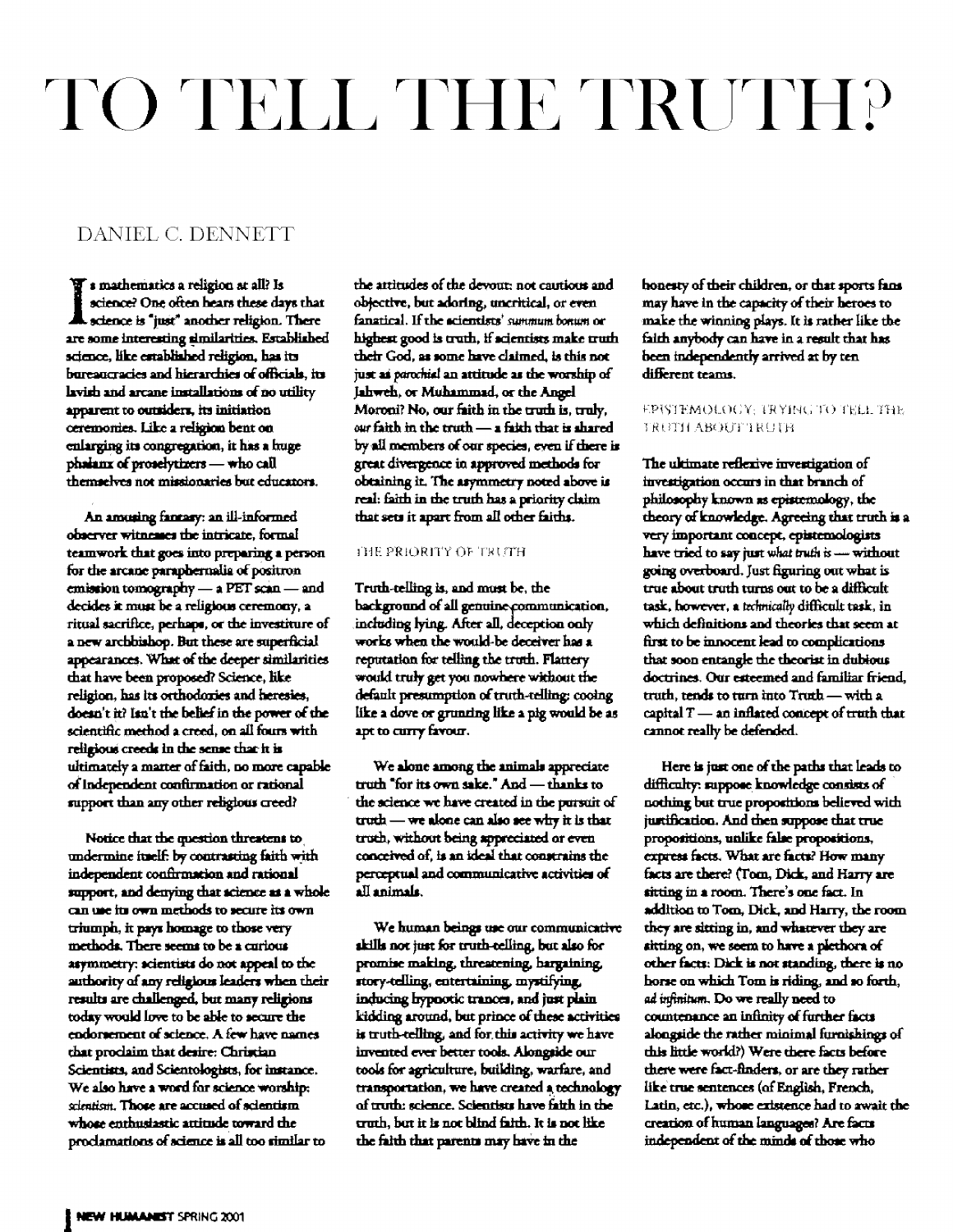believe the propositions that express them? Do truths *correspond* to facts? What do the truths of mathematics correspond to, if -nything? The categories begin to multiply,

id no unified, obvious, agreed upon story about truth emerges. Sceptics, seeing apparent pitfalls in any absolute or transcendental version of truth, argue for milder versions, and their opponents argue back, showing the flaws in the rival attempts at theory. Unremitting controversy reigns.

This modest but intermittently brilliant investigation of the very meaning of the word *truth* has had some mischievous consequences. Some have thought that the philosophical arguments showing the hopelessness of the inflated doctrines of truth actually showed that truth itselfwas nothing estimable or achievable after all. Give it up, they seem to be saying. Truth is an unachievable and misguided ideal. Then

Joanne Omigie



those who have gone on searching for an acceptable, defensible doctrine of truth appear to be clinging to a creed outworn, avowing a religion that they cannot secure by the methods of science itself. Epistemology begins to look like a mug's game - but only because the observers are forgetting all the points about truth that both sides agree upon. The effects of this distorted vision can be unsettling.

Everybody wants the truth. If you wonder ~. whether your neighbour has cheated you, or f there are any fish in this part of the lake, or which way to walk to get home, you are

interested in truth. Why, though, if truth is so wonderful, and so obtainable, is there so much antagonism toward science? Everybody appreciates truth; not everybody appreciates the truth-finding tools of science. Some, it seems, would prefer other, more traditional methods of getting at the truth: astrology; divining, soothsayers and gurus and shamans, trance-channeling, and consulting a variety of holy texts. Here the verdict of science is so familiar that I hardly need repeat it: as entertainments or stretching exercises for the mind, these various activities have their merits, but as truth-seeking methods, none can compete with science, a fact regularly conceded, tacitly, by those who defend their favorite alternative practice by citing what they claim to be *scientific support* - what else? - of its claims to power. One never encounters a believer in trance-channeling enlisting the support of an association of astrologers, or a College of Cardinals, but every shred of putative statistical evidence, every stray physicist or mathematician who can be found to offer friendly testimony, is eagerly brandished.

Why, then, if science is regularly appealed to even by those who seek to spread the word about alternatives, is there also so much dread? The answer is well known: the truth can hurt. Indeed it can. That is no illusion, but it is sometimes denied or ignored by scientists and others who pretend to believe that *truth above all*is the highest good. Surely it is not. I can easily describe circumstances in which I myselfwould lie or suppress the truth in order to prevent some human suffering. An old woman at the end ofher days, living her life vicariously through tales of the heroic achievements of her son - are you going to tell her when he is arrested, convicted of some terrible crime, and humiliated? Isn't it better for her to leave this world in ignorant bliss? Of course it is, say I. But note that, even here, we have to understand these cases as exceptions to the rule. We couldn't give this woman the comfort of our lies iflies were the general rule; she has to believe us when we talk to her.

It is a fact that people often don't want to know the truth. It is a more unsettling fact that people often don't want *other* people to know the truth. It darkens counsel to attempt to transform these facts into support for the fatuous idea that faith in the truth is

itself a culture-bound, parochial, or in any way optional human attitude. The father of the accused who sits listening in court to the testimony, the woman who wonders ifher husband is cheating on her  $-$  they may well not want to know the truth, and they may be right not to want to know the truth, but they believe in the truth. Very clearly they do; they know that the truth is there to be shunned or embraced, and that it matters. That's *why* they may well not want to know the truth. Because the truth can hurt. They may manage to deceive themselves into thinking that their attitude toward the truth on this occasion reflects ill on truth, and truth-finding and truth-seeking itself, but, if so, this really is self-deception. The most they can hope to cling to is that there may be good reasons, the best of reasons - in the court of truth, note  $-$  for sometimes suppressing or ignoring the truth.

Should we not, then, consider suppressing the truth on a large scale, protecting various threatened groups from its corrosive effects? Consider what inevitably happens when our scientific culture, and its technology, is introduced to populations that have hitherto been spared its innovations. What effects will cellular telephones and Music Television and high-tech weaponry (and the high-tech medicine to deal with the effects of the high-tech weaponry) have on the underdeveloped peoples of the third world? Many destructive and painful effects, no doubt. But we don't have to look at electronic wizardry to see the damage that can be done. Tijs Goldschmidt, in his fascinating book *Darwin's Dreampond* (1996), tells of the devastating effects of introducing the Nile perch into Lake Victoria: the amazing species, a flock of cichlid fish, was nearly extinguished in a few years, a catastrophic loss for biologists, but not necessarily for the people who lived on its shores and who now could supplement their subsistence diet with the bounties of a new fishery. Goldschmidt also tells, however, of a similar cultural effect: the extinction of traditional Sukuma baskets.

These watertight baskets were woven by women and used at celebrations as vessels for consuming vast quantities of *pombe,* a millet beer . . . . Blades of grass dyed with manganese were woven into the baskets in geometric patterns with a symbolic significance. It wasn't always possible to